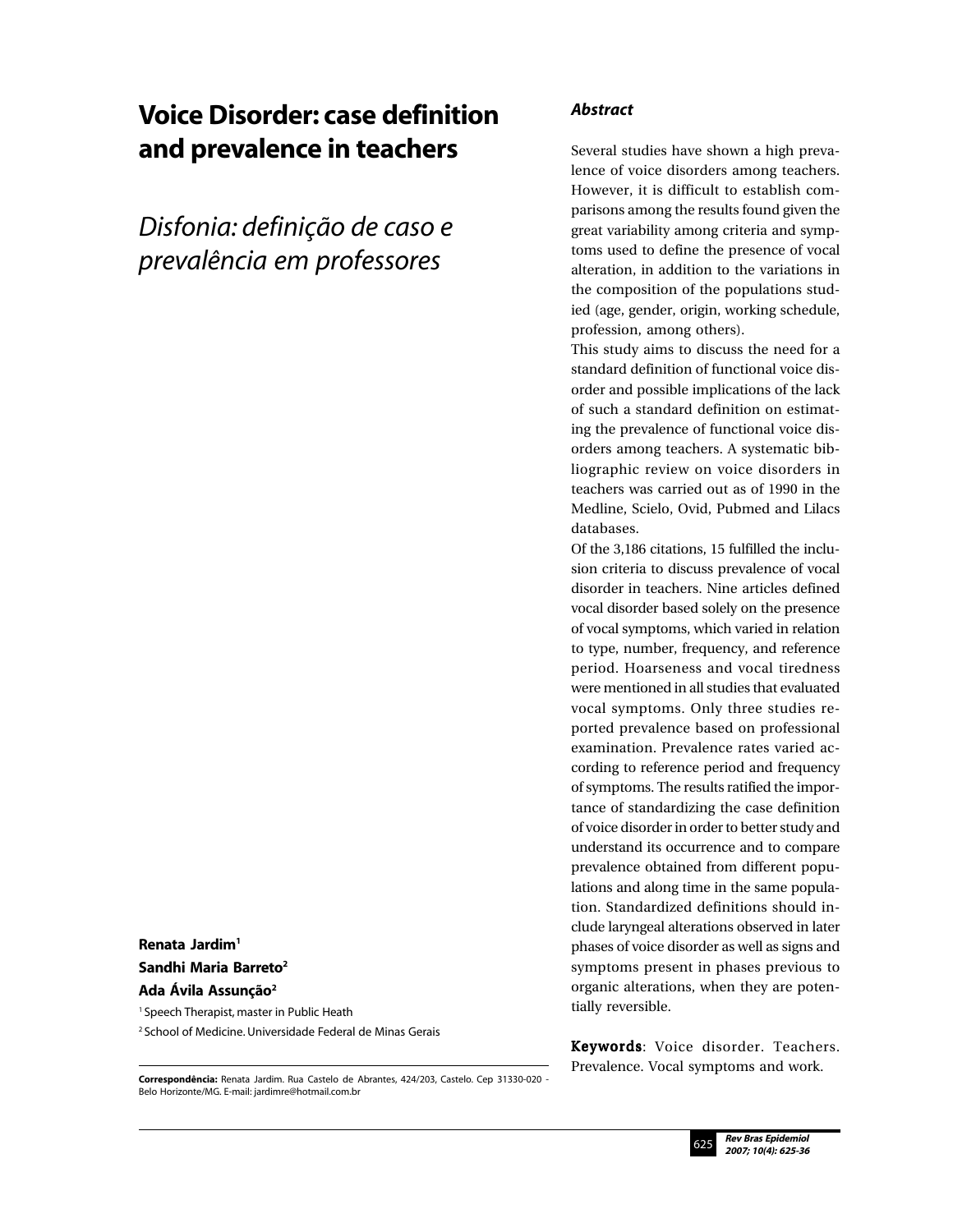#### *Resumo*

Várias pesquisas têm mostrado elevada prevalência de disfonia em professores, porém não há uma definição padronizada de alteração vocal nos estudos realizados, o que dificulta a comparação dos resultados obtidos e o desenvolvimento da pesquisa na área.

O objetivo deste estudo foi discutir a necessidade de padronizar a definição de disfonia funcional e discutir possíveis implicações da falta da padronização na estimação da prevalência da disfonia funcional em professores. Foi realizada uma revisão bibliográfica sistemática sobre disfonia em professores, por meio de consulta a diversas bases de dados, sendo considerados os artigos publicados a partir de 1990.

De 3.186 citações, 15 artigos preencheram os critérios de inclusão para a discussão da prevalência da disfonia em professores. Nove artigos definiram disfonia baseados somente na presença de sintomas vocais, com variações em relação ao tipo, número, freqüência e período de referência. Rouquidão e cansaço vocal foram mencionados em todos os estudos que avaliaram sintomas vocais. Somente três estudos analisaram a prevalência da disfonia baseada na avaliação profissional. As prevalências variaram conforme o período de referência e a freqüência dos sintomas pesquisados.

Os resultados ratificaram a importância de padronizar a definição de disfonia para melhor estudar e compreender a sua ocorrência e comparar a prevalência obtida em diferentes populações e através do tempo, em uma mesma população. A definição padronizada da disfonia deveria incluir alterações laríngeas observadas em fases mais avançadas da disfonia, assim como sinais e sintomas presentes em fases que precedem as alterações orgânicas, potencialmente reversíveis.

Palavras-chave: Disfonia. Professores. Prevalência. Sintomas vocais e trabalho.

#### **Introduction**

The voice is an important work tool. In fact, a job can be classified based on its demand regarding voice quality and vocal load<sup>1</sup>. Actors and singers comprise the group that needs high quality and high vocal load; radio and TV casters have high quality and moderate vocal load; school and kindergarten teachers need moderate quality and high vocal load.

Voice professionals make intensive use of their voice, frequently under environmental and organizational constraints<sup>2-6</sup>. In teachers' work, the voice assumes an outstanding importance, influencing their relationship with students and among their partners. Teachers' voice is an important resource to gain respect, attention and make work more interesting. Voice quality and teachers' way of expression can influence students' receptivity to lessons. Yura et al.7 found an association between graphic mistakes in 2nd grade school children and teachers' voice alterations during dictate exercises. Rogerson and Dodd<sup>8</sup>, in a study with 107 children aged 9.8 years on average, came to the conclusion that any degree of vocal alteration (mild or severe) may interfere in children's speaking process and, therefore, may have a negative effect on their education.

Noise, the number of students in the classroom, working schedule, dust, chalk use, classroom lighting and ventilation, years of teaching, difficult relationship with colleagues, students and authorities, among other factors, tend to impose an intense vocal load. According to Vilkman<sup>9</sup>, vocal load is a combination of vocal loading time with additional factors such as size of groups, background noise, unsuitable environmental acoustics, and bad air quality, which end up affecting the fundamental frequency, type and loudness of phonation or the vibratory characteristics of the vocal folds as well as the external frame of the larynx.

A study by Martins et al.<sup>4</sup> in a primary school in the city of São Paulo, Brazil, mea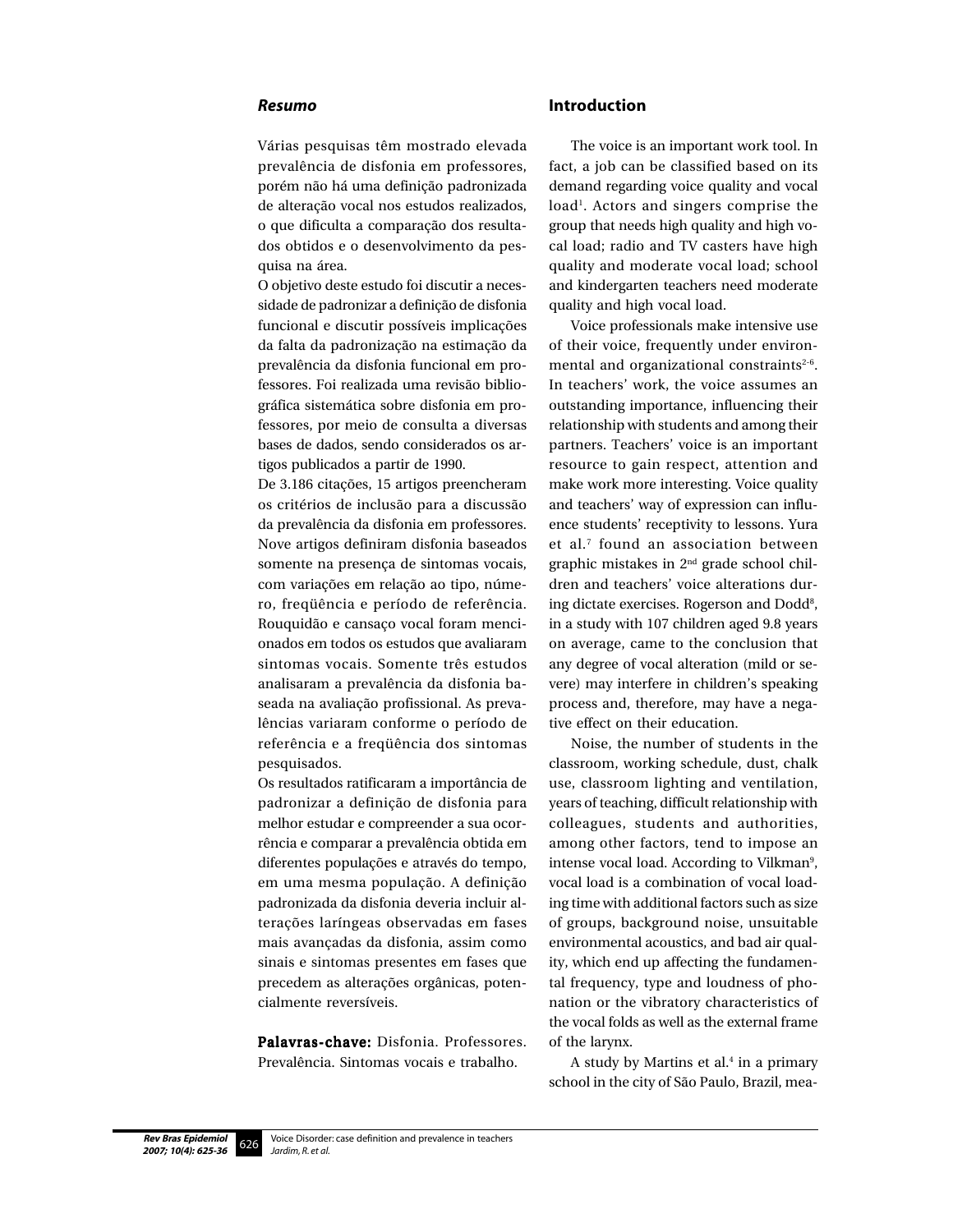sured the relation between vocal signal and noise in different hours and places, and considered a suitable level for learning as > 15 dB. They found environmental noise varying from 58 to 84 dB (A), reaching 110 dB (A) during the school break, while teachers' voice intensity varied from 79.5 to 90.5 dB (A), intensities only found in a screaming voice.

Voice disorders in teachers have been the object of several studies given their high prevalence. In a cross sectional study of work and health conditions<sup>6</sup> of 250 private school teachers in Vitória da Conquista, Brazil, 93% of teachers reported intensive voice use, 62% felt tired when speaking and 57% had to make an effort to be heard. Delcor et al.<sup>6</sup> studied 573 private school teachers in Salvador, Brazil, and found 23% of temporary voice loss and 12% of nodules in vocal folds.

Eighty seven percent of 772 teachers examined by an otolaryngology service in Buenos Aires, Argentina<sup>5</sup>, from 1985 to 1998, had functional voice disorders. The most common symptom was decrease in voice strength, involving intensity (physical aspect), sonority (physical-physiological aspect) and the sensation of a foreign body in the larynx.

The voice may be characterized by its vocal quality according to vocal parameters such as fundamental frequency, intensity, resonance, and vocal intonation. The perceptual correlates of frequency are called pitch or subjective frequency sensation adequate to age and sex and, the perceptual correlate of intensity, are called loudness, or subjective intensity sensation adequate to the environment<sup>10</sup>.

An individual's voice indicates characteristics such as gender, age, personality traits, emotional state and cultural heritage<sup>11</sup>. It expresses individual identity and allows distinguishing one individual from another. In different phases of life – childhood, teenage, adulthood and old age – the voice reflects several aspects of the individual's physical, social, cultural and psychological development<sup>12</sup>.

A healthy voice is the one that fully meets the speaker's professional and/or personal needs and is kept along a person's life without difficulties. Hormonal alterations, allergies, flu, vascular problems, neurological and psycho-emotional disorders, surgeries as well as other factors related to general health may influence vocal  $health<sup>10</sup>.$ 

However, there are no standardized parameters to evaluate the patterns and limits of a normal voice and some changes in voice are expected and socially acceptable during vocalization. But, even taking these changes into account, some alterations cannot be considered as markers of social or emotional expression. These changes are then regarded as dysphonia<sup>11</sup>.

According to Speech-language pathology, dysphonia is any alteration in the performance or production of the voice that may interfere in communication $14$ . In the American Heritage® Stedman's Medical Dictionary, dysphonia is defined as a difficulty in speaking, usually evidenced by hoarseness<sup>15</sup>.

Dysphonia or voice disorder is diagnosed by speech therapists and otorhinolaryngologists, following a clinical evaluation based on subjective and objective factors. They are classified as functional, organic or organic-functional. Functional dysphonia is caused by vocal misuse and occurs in the absence of an organic alteration. Organic dysphonia is not caused, but can be worsened, by vocal behavior. Organicfunctional dysphonia results, in general, from a late diagnosis of functional dysphonia, being, thus, a consequence of voice misuse $14,16$ . The incidences of functional and organic-functional disorders are, thus, of greater interest because they can be prevented, in contrast to organic dysphonia.

Voice disorders may be determined or worsened by countless factors external to an individual's behavior. The environment in which the voice is used determines the way in which the voice has to stand out. Speaking a lot in itself may not provoke vocal disorders, but vocal overstraining can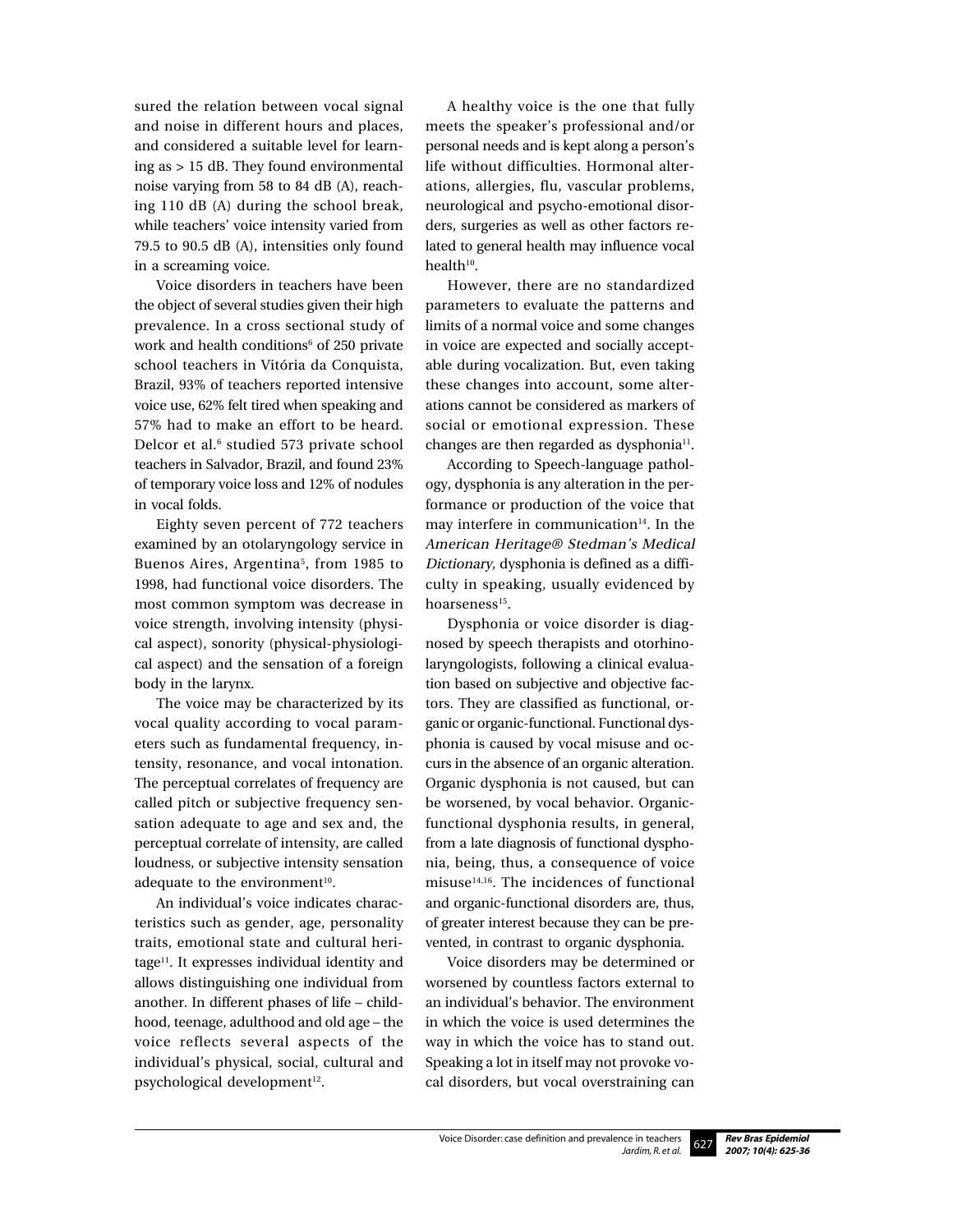be a causal factor of work related voice disorders.

The study of any health condition in population groups requires a clear definition of the condition under study, which allows the investigator to differentiate healthy from unhealthy individuals. As pointed out before, the definition of voice disorder is not standardized and assumes different forms and classifications in different studies. It is a complex, multi-determined phenomenon with different ways of expression and, consequently, of diagnosis. As a result, it is difficult to establish comparisons among the results of studies on functional or organic-functional voice disorders, given the great variability in the criteria and symptoms used to define the presence of such alterations.

Because voice disorder results from an underlying alteration in the structures or in the work of the vocal trait: breathing, vocalization or resonance, it may be expressed by several symptoms. The most common include tiredness or effort when speaking, throat clearing or persistent coughing, sensation of tightness or weight in the throat, voice breaks, breathlessness when speaking, aphonia, soreness or burning in the throat, hoarseness<sup>17-21</sup>.

This study aims to discuss the need for a standard definition of functional voice disorder and to discuss possible implications of the lack of such a standard definition on epidemiological studies of the prevalence of these disorders among teachers.

#### **Methods**

A systematic bibliographic review on voice disorders in teachers was carried out in the Medline, Scielo, Ovid, Pubmed and Lilacs databases for the 1990-2005 period. Key-words used in the research were: voice disorder, vocal alterations/problems, teachers, vocal symptoms, voice professionals and vocal health.

All abstracts were read by one of the authors (JR) and the full article was selected only when all the following inclusion criteria were fulfilled:

- The article was published in Portuguese, English, French or Spanish;
- The article presented the results of an observational epidemiological study on prevalence of voice disorder;
- The study population was public or private school teachers at any educational level.

The quality of the study was not considered nor judged. All the articles that met the inclusion criteria were then read and grouped according to characteristics of the study population, definition of voice disorder employed and prevalence of the condition. We also identified if voice alteration was based on a report of a previous diagnosis of the condition by a health professional

In each study, the number of symptoms, signs, frequency and period used to define voice disorders were identified. We also evaluated the consequence of a given case definition by its impact on the prevalence of the disorder in a given period. For instance, a definition based on presence of any vocal symptom with no regard to number, frequency and period would necessarily tend to define as positive almost everyone in the study population, being very little informative. A definition based on presence of two or more vocal symptoms, such as everyday in the last 15 days, would be clearer and easier to interpret and compare.

In order to identify positive and negative aspects of a given definition, we used a proxy to the concept of sensitivity and specificity $22$ . Because there is not a 'gold standard' definition of dysphonia to compare with $23$ , we classified a given definition as sensitive, when it was able to identify most of those who had the problem under investigation in the study population; and specific, when a definition allowed to identify most of those who were free from the problem under study in that population. As aimed in any epidemiological study, a good case definition would then identify everyone with the problem and exclude all without it, i.e., be sensitive and specific at the same time.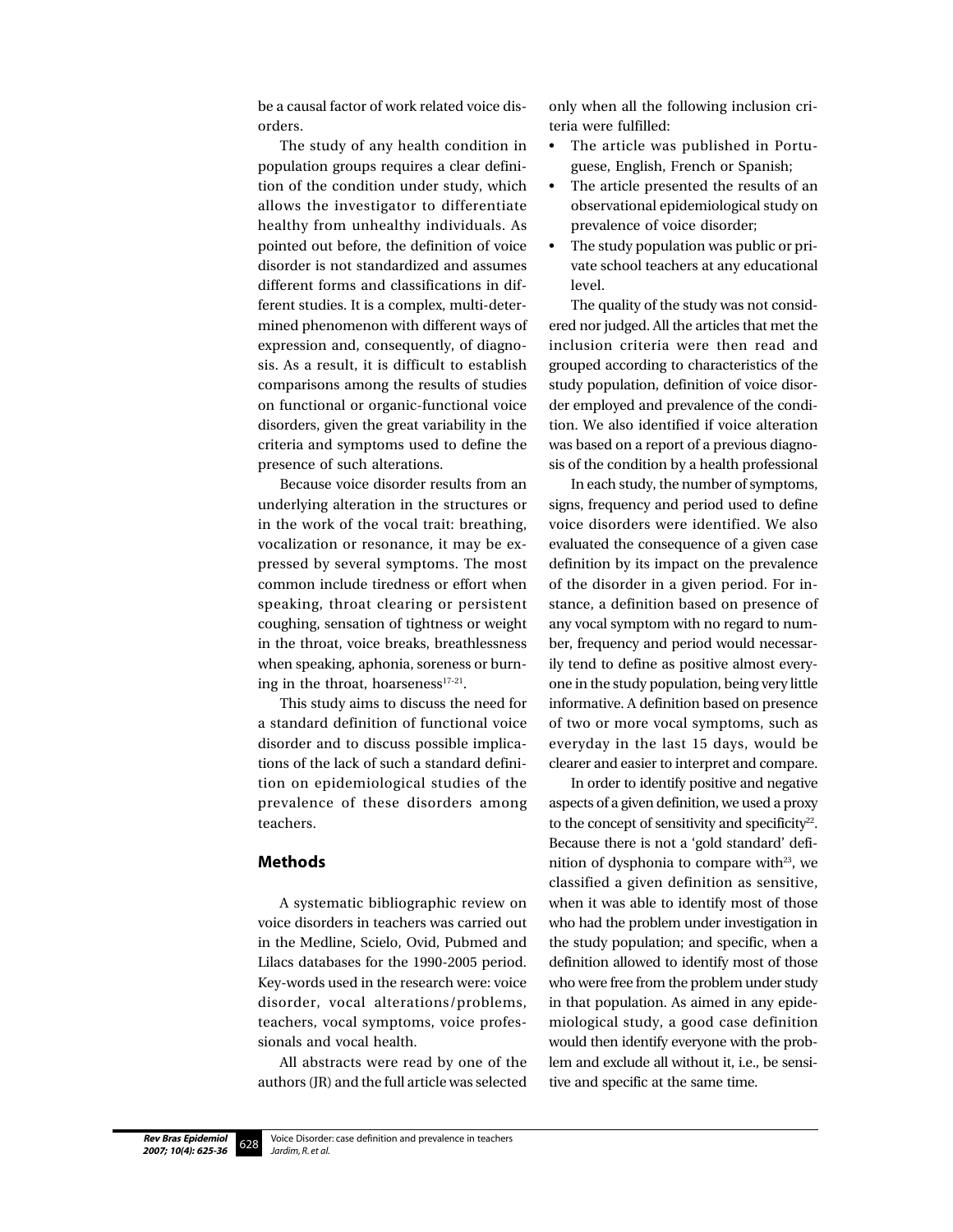# **Results**

Using only 'voice disorder' as a key word, we found 3,186 citations in the Virtual Health Library, of which 333 were in Lilacs, 2,836 in Medline, 6 in ADOLEC, and 11 in BBO. Using 'voice disorder' and 'teachers' as descriptors, we found 31 citations in Scielo and 23 in Medline, of which only 15 fulfilled the inclusion criteria to discuss prevalence of vocal disorder in teachers.

The different definitions of voice disorder used in epidemiological studies and our comments are presented in Chart 1. Among the 15 selected epidemiological studies on voice disorder prevalence in teachers (Chart 1), only one study included the report of previous diagnosis of a laryn- $\gamma$  geal problem<sup>21</sup> as one of the criteria.

Nine articles<sup>17-21,24-27</sup> defined vocal dis-

order based solely on the presence of vocal symptoms, but the list of symptoms varied slightly (Table 1). These nine studies were all regarded as very sensitive, since they would capture most of the people with any actual problem. However, specificity varied in relation to inclusion of number, frequency of symptoms and reference period. Regarding the frequency of symptoms - continuous<sup>28</sup>, frequent<sup>17</sup> and occasional<sup>29</sup> – the prevalence of voice disorders was lower for continuous symptoms. <sup>28</sup> The reference period of symptoms was not specified in one article<sup>29</sup> and three studies assessed lifelong prevalence<sup>18, 25, 30.</sup>

Hoarseness and vocal tiredness were mentioned in all studies that evaluated vocal symptoms. The other symptoms mentioned were, in decreasing order: pain when speaking, effort to speak, weak voice, aphonia and throat clearing (Table 1).

**Table 1** - Frequency of vocal symptoms reported in 12 epidemiological studies on voice disorder in teachers that used symptoms in your definitions.

| Tabela 1 – Freqüência de sintomas vocais relatados em 12 estudos epidemiológicos sobre disfonia em professores que |  |  |
|--------------------------------------------------------------------------------------------------------------------|--|--|
| usaram sintomas em suas definições                                                                                 |  |  |

| Symptoms                                                 | Frequency | $\%$ | Symptoms                                         | Frequency | $\%$ |
|----------------------------------------------------------|-----------|------|--------------------------------------------------|-----------|------|
| Hoarseness (17,18,19,20,21,24,25, 26,27,28, 32,33)       | 12        | 100  | Sensation of foreign body (19)                   | 01        | 08   |
| Vocal tiredness (17,18,19,20,21,24, 25, 26,27, 28,32,33) | 12        | 100  | Itching <sup>(18)</sup>                          | 01        | 08   |
| Pain when speaking or in the                             | 07        | 58   | Pain or tension in the neck $(32)$               | 01        | 08   |
| throat (18, 19, 24, 26, 28, 32, 33)                      |           |      | Breathlessness <sup>(27)</sup>                   | 01        | 08   |
| Effort to speak (17,20,21,19,27,25)                      | 06        | 50   | Dryness <sup>(24)</sup>                          | 01        | 08   |
| Weak voice (17,18,19,20,21)                              | 06        | 50   | Throat tightness <sup>(24)</sup>                 | 01        | 08   |
| Voice loss or Aphonia (18,19,26,32,33)                   | 05        | 42   | Low voice or with diminished                     | 01        | 08   |
| Throat clearing (18,19,24,25,33)                         | 05        | 42   | intensity <sup>(29)</sup>                        |           |      |
| Voice breaks (19,26,32,33)                               | 04        | 33   | Frequent changes in voice volume <sup>(28)</sup> | 01        | 08   |
| Throat soreness <sup>(25, 26, 27)</sup>                  | 03        | 25   | Voice variations during the day (38)             | 01        | 08   |
| Dry throat (25,27,32)                                    | 03        | 25   | Difficulty in speaking softly <sup>(27)</sup>    | 01        | 08   |
| Difficulty in being heard (19,26,33)                     | 03        | 25   | Constriction <sup>(19)</sup>                     | 01        | 08   |
| Difficulty in speaking in low voice (17,20,21)           | 03        | 25   | Loss of voice control (18)                       | 01        | 08   |
| Difficulty in speaking in loud voice (17,20,21)          | 03        | 25   | Shortness of breath (18)                         | 01        | 08   |
| Spasms in voice (17,20,21)                               | 03        | 25   | Voice alterations (24)                           | 01        | 08   |
| Hissing in voice (17,20,21)                              | 03        | 25   | Deepening <sup>(29)</sup>                        | 01        | 08   |
| Soreness <sup>(32,24)</sup>                              | 02        | 17   | Increased intensity <sup>(25)</sup>              | 01        | 08   |
| Difficulty in projecting voice (25,27)                   | 02        | 17   | Difficulty in singing low/high pitches (18)      | 01        | 08   |
| Loss of singing range (25,27)                            | 02        | 17   | Voice tightness <sup>(18)</sup>                  | 01        | 08   |
| Difficulty in singing (25,27)                            | 02        | 17   | Sharp voice <sup>(29)</sup>                      | 01        | 08   |
| Discomfort during phonation (25,27)                      | 02        | 17   | Choking <sup>(19)</sup>                          | 01        | 08   |
| Monotone voice (25,27)                                   | 02        | 17   | Shaky voice <sup>(25)</sup>                      | 01        | 08   |
| Coughing <sup>(19)</sup>                                 | 01        | 08   | Difficulty in speaking (25)                      | 01        | 08   |

Voice Disorder: case definition and prevalence in teachers *Jardim, R. et al.*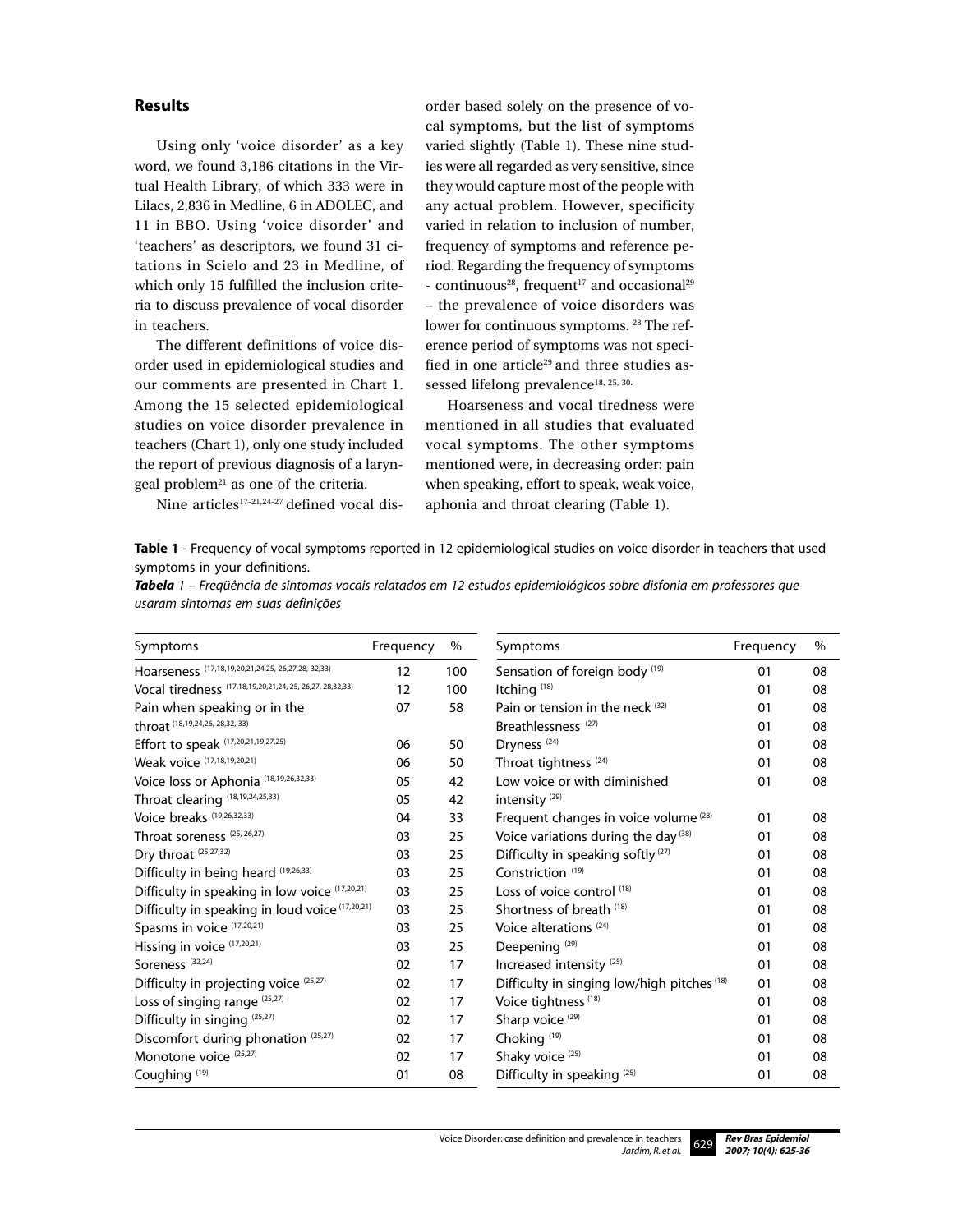**Chart 1 -** Different definitions of voice disorder used in epidemiological studies and comments on diagnosis criteria. *Quadro 1 – As diferentes definições de disfonia usadas em estudos epidemiológicos e comentários sobre os critérios diagnósticos*

| Author, year and place<br>of publication                                                     | Definition                                                                                                                                                                                                                                                                                                                                                                                            | Comments                                                                 |
|----------------------------------------------------------------------------------------------|-------------------------------------------------------------------------------------------------------------------------------------------------------------------------------------------------------------------------------------------------------------------------------------------------------------------------------------------------------------------------------------------------------|--------------------------------------------------------------------------|
| Urrutikoetxea et al.<br>(1995), Spain <sup>(28)</sup>                                        | 1) Professional diagnosis of alterations in vocal folds and in voice quality.                                                                                                                                                                                                                                                                                                                         | 1- Based on professional<br>evaluation.                                  |
|                                                                                              | 2) Report of hoarseness, vocal tiredness, frequent changes in voice volume<br>and pain when speaking: continuous, frequent and occasional.                                                                                                                                                                                                                                                            | 2- Based on individual's<br>subjectivity.                                |
| Smith et al. (1997).<br>Philadelphia/ USA.(17)                                               | Report of hoarseness, vocal tiredness, difficulty in speaking low, weak voice,<br>effort to speak, difficulty in speaking loud, spasms and hissing in the voice.<br>Frequency of symptoms not taken into account                                                                                                                                                                                      | Based on individual's<br>subjectivity.                                   |
| Bacha et al. (1999),<br>Campo Grande/MS/                                                     | 1 -Report of vocal symptoms: hoarseness, voice breaks and voice loss.                                                                                                                                                                                                                                                                                                                                 | 1- Based on individual's<br>subjectivity.                                |
| Brazil. <sup>(32)</sup>                                                                      | 2- Report of sensorial symptoms: sore throat, pain in the nape, soreness in<br>the throat tiredness when speaking and dry throat.                                                                                                                                                                                                                                                                     | 2- Based on individual's<br>subjectivity.                                |
|                                                                                              | 3- Report of frequent vocal and/or sensorial symptoms and of alterations in<br>the laryngeal and in voice quality.                                                                                                                                                                                                                                                                                    | 3- Based on professional<br>evaluation.                                  |
| Russell et al. (1998),<br>South Australia(31)                                                | Report of vocal problems in relation to the teacher's career. Frequency of<br>symptoms not taken into account.                                                                                                                                                                                                                                                                                        | Based on individual's<br>subjectivity.                                   |
| Smith et al. (1998a) <sup>20</sup><br>and Smith et al. (1998b).<br>lowa/USA. <sup>(21)</sup> | Report of vocal symptoms associated to a teacher's work: hoarseness, vocal<br>tiredness, difficulty in speaking low, weak voice, effort to speak, difficulty in<br>speaking loud, spasms and hissing in the voice. Take into account duration<br>but not frequency of symptoms.                                                                                                                       | Based on individual's<br>subjectivity.                                   |
| Pordeus et al. (1999),<br>Fortaleza/CE/ Brazil(24)                                           | Report of vocal symptoms: dryness, throat clearing, soreness, hoarseness,<br>tightness sensation, pain, voice alterations and others. Different number of<br>symptoms and frequency.                                                                                                                                                                                                                  | Based on individual's<br>subjectivity.                                   |
| Sala et al. (2001). Hel-<br>sinki/Finland. <sup>(33)</sup>                                   | Report of two or more symptoms (throat clearing, vocal tiredness,<br>hoarseness, sore throat, voice breaks, difficulty in being heard, voice loss) at<br>least once a week plus alteration of vocal quality or laryngeal alteration.                                                                                                                                                                  | Based on individual's<br>subjectivity plus examination<br>by specialist. |
| Yiu (2002). Hong Kong/<br>China <sup>(18)</sup>                                              | Score based on frequency and presence of throat clearing, hoarseness,<br>shortness of breath, inability to sing sharp pitches, vocal tiredness or fatigue,<br>itchy throat, weak voice, sore throat, voice loss, voice tightness, inability to<br>sing deep pitches and loss of voice control.                                                                                                        | Based on individual's<br>subjectivity.                                   |
| <b>Fuess and Lorenz</b><br>(2003). Mogi das                                                  | 1- Report of voice disorder and vocal fatigue or pain when speaking.                                                                                                                                                                                                                                                                                                                                  | 1-Based on individual's<br>subjectivity.                                 |
| Cruzes/SP/Brazil <sup>(25)</sup>                                                             | 2- Report of diagnosis of laryngeal problem.                                                                                                                                                                                                                                                                                                                                                          | 2-Based on previous<br>diagnosis.                                        |
|                                                                                              | 3- Report of constant symptoms plus laryngeal alteration based on physical<br>examination.                                                                                                                                                                                                                                                                                                            | 3-Based on professional<br>examination.                                  |
| Simberg et al. (2004)<br>Turkey and Helsinki/<br>Finland. <sup>(19)</sup>                    | Report of throat clearing or coughing, weak voice or hoarseness, strain or<br>tired voice, voice breaks, sensation of pain or foreign body in the throat,<br>difficulty in being heard and voice loss, according to frequency of symptoms.                                                                                                                                                            | Based on individual's<br>subjectivity.                                   |
| Roy et al (2004a). Utah<br>and lowa/USA. <sup>(25)</sup>                                     | Report of hoarseness, vocal fatigue, trouble in singing or speaking softly, loss<br>of singing range, discomfort during phonation, monotone voice, effort when<br>speaking, chronic sensation of dry or sore throat. Frequency not considered.                                                                                                                                                        | Based on individual's<br>subjectivity.                                   |
| Thibeault et al. (2004),<br>Utah and Iowa/USA (30)                                           | Report of vocal problem defined as 'voice that does not work' or 'does not<br>sound as usual' for at least 4 weeks.                                                                                                                                                                                                                                                                                   | Based on individual's<br>subjectivity.                                   |
| Roy et al. (2004b). lowa<br>and Utah/USA <sup>(27)</sup>                                     | Report of any voice disorder in relation to its performance or production that<br>may interfere in communication. Vocal symptoms considered: hoarseness,<br>vocal fatique, trouble speaking or singing, difficulty in projecting voice,<br>loss of singing range, discomfort when speaking, effort when speaking,<br>monotone voice, chronic dry throat, frequent throat clearing and shaky<br>voice. | Based on individual's<br>subjectivity.                                   |
| Simberg et al. (2005).<br>Turkey/Finland. <sup>(26)</sup>                                    | Report of voice tiredness, hoarseness, voice breaks, difficulty in being heard,<br>pain around larynx and aphonia, in the absence of cold.                                                                                                                                                                                                                                                            | Based on individual's<br>subjectivity, but excludes<br>common cold.      |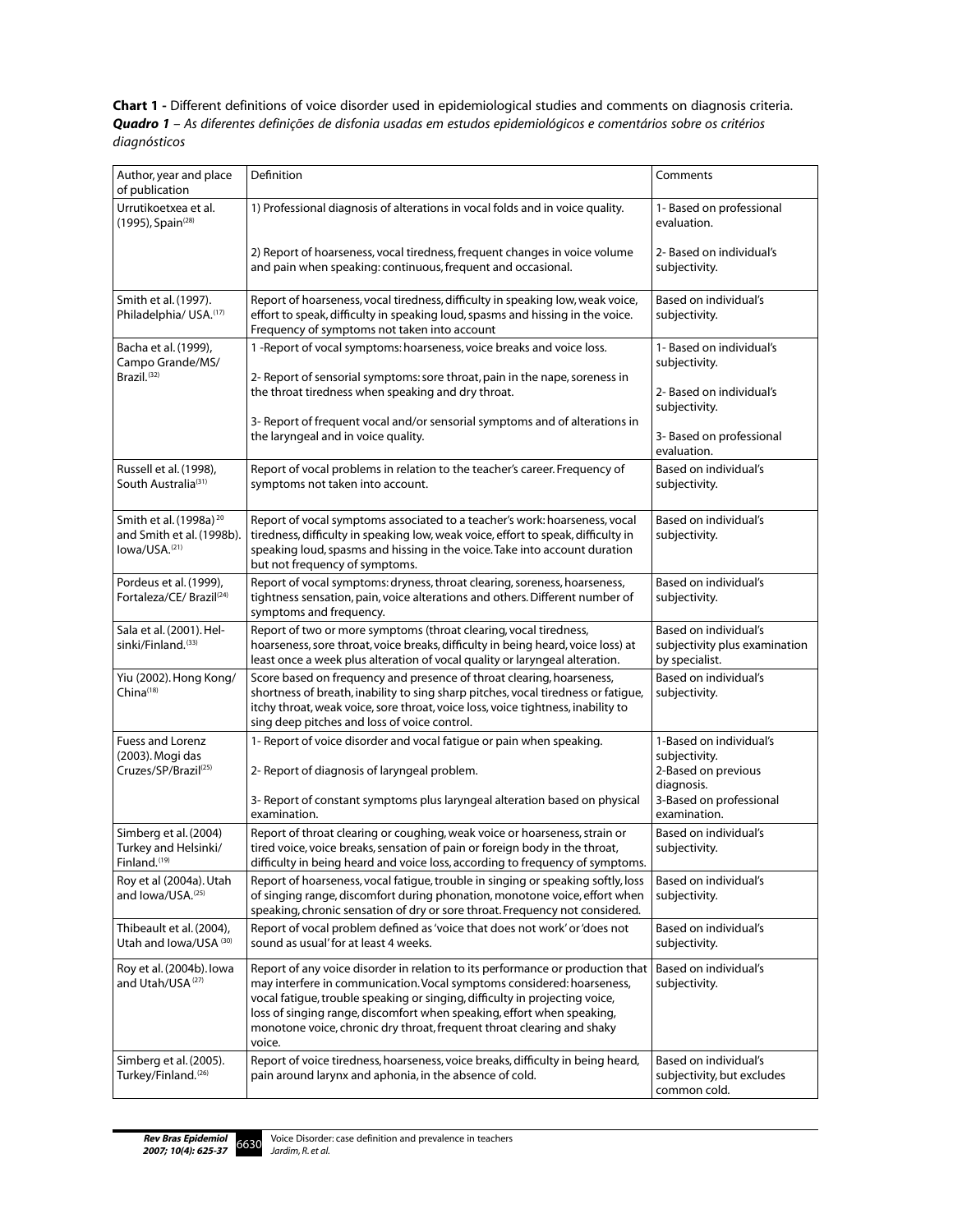Two studies<sup>30,31</sup> did not present a list of vocal symptoms, using the term 'vocal problem' in a teacher's career to evaluate prevalence of vocal disorder. For this reason, we considered them as case definitions with low specificity.

Four studies based case definition on vocal or laryngeal evaluation by a qualified professional28,29,32,33, being thus, more specific than the others. Three of them<sup>28,32,33</sup> considered vocal qualities, laryngeal alteration and the report of audible perceptive and proprioceptive vocal symptoms. The study by Fuess & Lorenz  $(2003)^{29}$  is more specific than the others, since it includes that only those who reported constant problems had their larynx examined by a specialist.

Chart 2 presents the 15 studies and a summary of the prevalence of voice disorders among teachers. Twelve studies were carried out in developed countries and three in Brazil. Gender was only mentioned in five studies<sup>17,19,20,30,31</sup>.

The prevalence varied from 4% to 93.7%, according to case definition, frequency of symptoms and period of reference. The prevalence of vocal disorders based on organic alterations was 20.84%<sup>28</sup> and the one based on professional examination was 30.87%32. The prevalence based on current report of symptoms varied from 11% 25 and 17%28. The report of occasional voice disorders was researched in two studies and, the prevalence varied from 57% 29 and 75%.28

## **Discussion**

All studies included in this systematic review contribute to increase the knowledge on voice disorders in teachers and help to select the criteria to improve the definition of the condition in future observational studies. Despite the lack of a standard definition, studies included in this review show that the prevalence of voice disorders is high among teachers, reinforcing the importance of having a common definition to determine and compare its

prevalence among different groups and to allow the investigation of possible workrelated risk factors for this condition.

As voice disorder is a complex phenomenon that is expressed in several ways and has different levels of severity, it would be interesting to have more than one standardized case definition, reflecting different stages and severity of the disorder. For instance, in earlier phases of functional voice disorder, symptoms are present, but it is rare to find any organic sign. When it becomes chronic, then both, symptoms and organic alterations in the vocal tract, tend to be present. The type, number and frequency of symptoms help to determine the severity of the problem.

Symptom reports seem appropriate, for instance, for screening purposes, and should include only current symptoms, which could be appreciated in relation to their effect on individuals' everyday lives, for instance. In prevalence studies, it is essential to adopt a clear definition, i.e., based on type, frequency, duration and number of symptoms. In studies aimed at assessing the severity of voice disorder, the inclusion of physical examination would allow a clearer description and classification of the problem.

The analysis of the studies also shows the use of different expressions to refer to the same symptom, as in the case of 'frequent changes in voice volume' or 'frequent voice variations'. Other symptoms are too generic and bring little information, such as 'discomfort during phonation'. Such diversity of vocal symptoms in the nomenclature increases the difficulties to interpret and compare different results on the prevalence of the disorder in teachers.

Studies such as the one by Scott et al. 34, investigated vocal complaints of 133 dysphonic patients by means of an open-ended questionnaire inquiry and adopted the World Health Organization<sup>35</sup> classification of impairments, disabilities and handicaps to categorize responses of patients who had been referred complaining of hoarseness. In his study, hoarseness, loss of voice, sore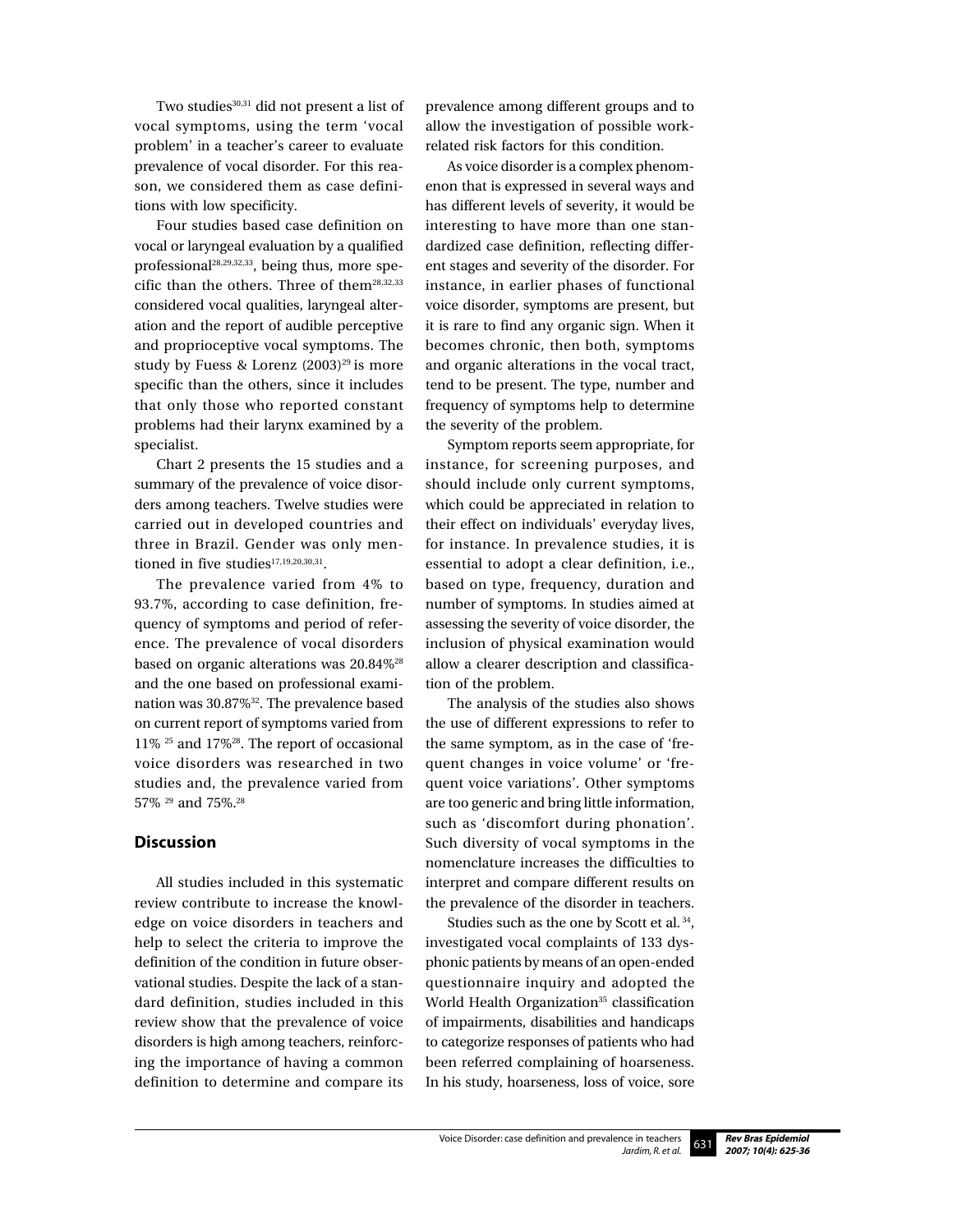| Author, place and<br>year                                              | Definition of voice disorder and reference period                                                                                                                                                                                                                                                                        | Population study                                                                                                                                                                           | Voice disorder Prevalence                                                                                                                                                                                                                                                                                                                                                                                                                                   |
|------------------------------------------------------------------------|--------------------------------------------------------------------------------------------------------------------------------------------------------------------------------------------------------------------------------------------------------------------------------------------------------------------------|--------------------------------------------------------------------------------------------------------------------------------------------------------------------------------------------|-------------------------------------------------------------------------------------------------------------------------------------------------------------------------------------------------------------------------------------------------------------------------------------------------------------------------------------------------------------------------------------------------------------------------------------------------------------|
| Urrutikoetxea<br>et al. (1995)<br>Guipuzcoa/<br>Spain. <sup>(28)</sup> | Alterations in voice quality, alterations in vocal folds<br>problems in the past and/or actual, frequency and<br>and report of vocal symptoms. Reference period:<br>duration.                                                                                                                                            | in public teaching. There were 1,130 teachers<br>1,046 teachers. (63% women and 37% men)<br>(100%), but 84 refused to undergo fiber-<br>laryngeal-stroboscopy.                             | problems, 75% reported feeling occasional, 22% frequent and 4%<br>20.84% (n=218) presented organic alteration in PPVV. 70% of<br>teachers claimed they had had voice problems during their<br>professional career; of these, 17.3% reported current vocal<br>continuous problems.                                                                                                                                                                           |
| Philadelphia.(17)<br>al.(1997)<br>Smith et                             | of vocal disorders<br>in career. Reference period: along all the career/<br>currently. 1symptom or 2 or + were considered<br>Vocal symptoms and adverse effects                                                                                                                                                          | 242 teachers and random sample of 178 non-<br>teachers adults.                                                                                                                             | 14.6% of teachers and 5.6% of non-teachers reported current voice<br>problems.                                                                                                                                                                                                                                                                                                                                                                              |
| Bacha et al. (1999)<br>Campo Grande/<br>$MS/B$ razil. $(32)$           | sometimes: 2 once p/year, and rarely: at least 1 p/year.<br>once p/year,<br>voice quality<br>and/or in larynx. Reference period: before or after<br>classes; considered as frequent: + of 2<br>Vocal symptoms and/or alteration in                                                                                       | otolaryngologist (ORL), but only 47 showed up.<br>schools (88%). 146 teachers were referred to an<br>311 pre-school teachers (64%) in 130 private                                          | 30.87% presented voice disorder in the audio-perceptive voice<br>evaluation. 43.41% reported voice problems. All teachers who<br>underwent ORL had at least one sign of organic or functional<br>alteration was found.                                                                                                                                                                                                                                      |
| (1998), South<br>Australia. <sup>(31)</sup><br>Russell et al           | problems at least<br>every six months, during the year and on the day of<br>study in relation to the teacher's career.<br>Teachers who reported having vocal                                                                                                                                                             | 1,060 registered schools in the 1996 census.<br>Random sample of 1,168 out of 9,205 South<br>Australian school teachers of 480 out of the                                                  | and 18.2% of women reported voice problems on the day of study.<br>career; 14.3% of men and 22.5% of women reported having voice<br>12.9% of teachers (men) and 22% of teachers (women) reported<br>problems at least 2 or 3 m during their career and 11.9% of men<br>having voice problems at least every 6 months during their                                                                                                                           |
| $(1998a)$ lowa/<br>USA. <sup>(20)</sup><br>Smith et al.                | teacher's work. Reference period: currently, in the past,<br>acute or chronic and problem duration (0 to 5,6 to 10,<br>associated with<br>Vocal symptoms and voice problems<br>11 to 15 and over 16 years)                                                                                                               | 554 teachers employed during 1994 according<br>to data from the lowa Education Ministry<br>(60%), being 274 men and 280 women.<br>Comparison group: 220 non-teachers                       | significance between groups were: Vocal tiredness (18.1% teachers<br>32% of teachers reported having had some voice problems vs. 1%<br>vs. 10.5% non-teachers); weak voice (10.7% teachers vs. 4.6% non-<br>of non-teachers. The reported vocal symptoms that had statistical<br>teachers) and effort to speak (9.8 teachers vs. 3.2% non-teachers).<br>Teachers had 3.8 times more chances to report symptoms of<br>physical discomfort than non-teachers. |
| $(1998b)$ lowa/<br>USA. $^{(21)}$<br>Smith et al.                      | teacher's work. Reference period: currently, in the past,<br>acute or chronic and problem duration (0 to 5, 6 to 10,<br>associated to<br>Vocal symptoms and voice problems<br>11 to 15 and over 16 years)                                                                                                                | 274 teachers (men) and 280 teachers (women).<br>462 to women. Random sample of public and<br>462 questionnaires were sent to men and<br>private schools in lowa.                           | and men 8 days. Female teachers reported significantly more acute<br>the last year, women with 13 days on average with this problems<br>Almost 60% of teachers reported having had voice problems in<br>(38% vs. 26%) and chronic voice problems than male teachers.                                                                                                                                                                                        |
| (1999), Fortaleza/<br>Pordeus et al<br>CE/Brazil <sup>(24)</sup>       | Vocal symptoms. Reference period: frequent and after<br>classes.                                                                                                                                                                                                                                                         | 80.7% (489) of teachers of the University of<br>Fortaleza                                                                                                                                  | 28% reported frequent hoarseness; 20.2% hoarseness after<br>teaching day and 12.5% 3 or + symptoms. Most frequent<br>complaints were those of primary school teachers.                                                                                                                                                                                                                                                                                      |
| Sala et al. (2001).<br>Finland. <sup>(33)</sup>                        | Individuals with 2 or + of the 7 vocal symptoms in the<br>eference period:<br>questionnaire at least once/week and/or alteration in<br>voice quality (general degree of GRBAS scale = or ><br>Vocal symptoms or abnormality in voice quality.<br>than 2) and/or laryngeal alterations. R<br>last year or two last years. | Random sample of 262 teachers of 27 different<br>ß<br>were women. Control group: 108 nurses of<br>university hospital, with random selection.<br>day care centers in Finland, 98% of which | nurses, including symptoms, voice quality and laryngeal alteration.<br>in the past year; teachers had twice as many vocal disorders than<br>Half of teachers and 1/4 of nurses had vocal disorder according to<br>definition. 13% of teachers presented alteration in voice quality                                                                                                                                                                         |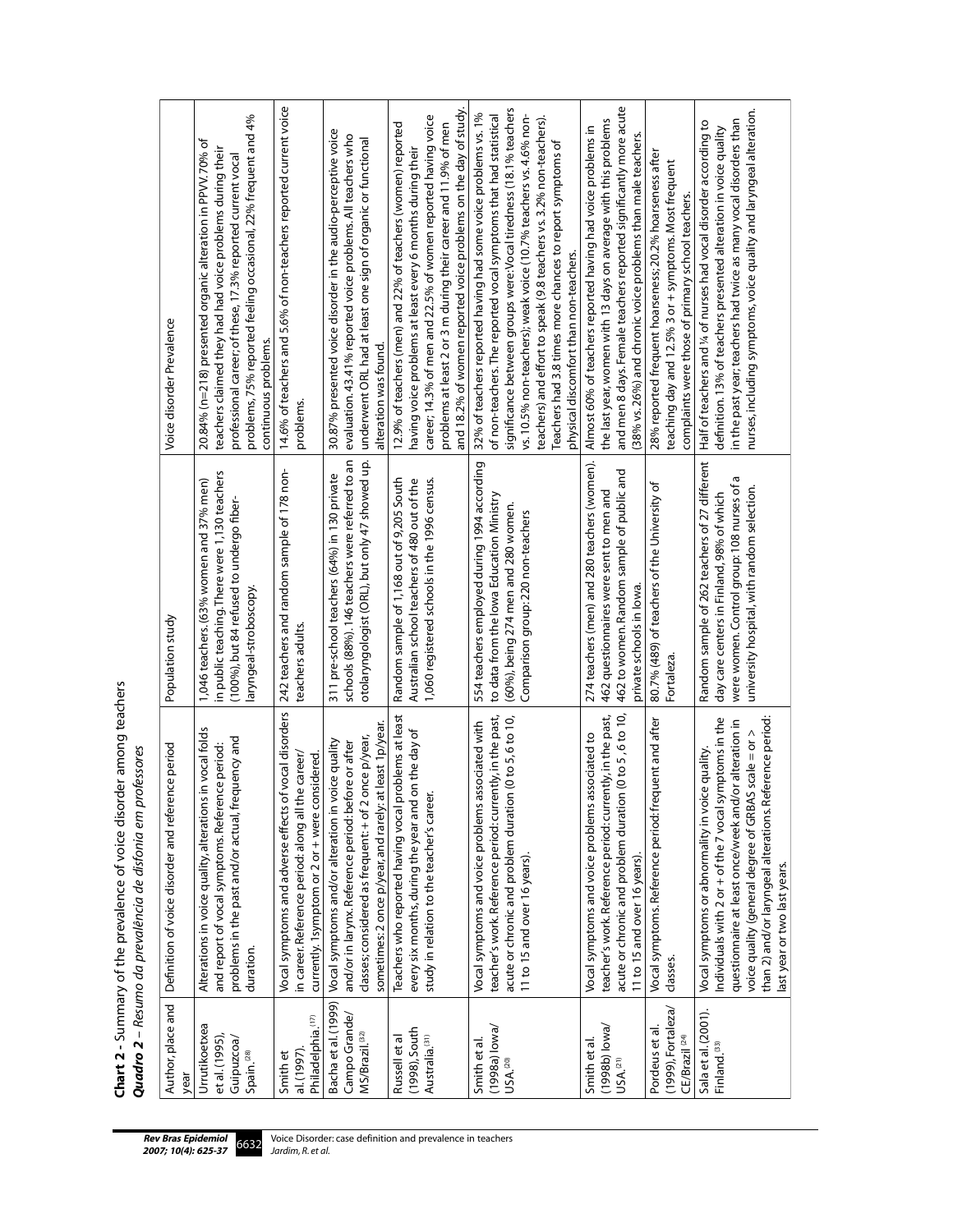**Chart 2 -** Summary of the prevalence of voice disorder among teachers. (continuation)<br>**Quadro 2** - Resumo da prevalência de disfonia em professores. (continuação) **Chart 2** - Summary of the prevalence of voice disorder among teachers. (continuation) *Quadro 2 – Resumo da prevalência de disfonia em professores. (continuação)*

| Voice disorder Prevalence                         | and significantly higher than group future teachers (6.72); Teachers<br>The impact of voice problems on daily tasks and emotions (part1):<br>Teachers had score 10.29 significantly lower than dysphonic 14.13<br>eported vocal problems significantly + severe or + frequent than<br>(part2): teachers reported less symptoms than dysphonic (4.5 vs.<br>group futures teachers. As for self-perception of voice problems<br>7.3), but more symptoms than future teachers (0.7) | 30 of 37 showed up to undergo laryngeal telescope. Main diagnosis<br>hoarse. 56% reported vocal tiredness; of these, 28% constantly. Only<br>frequent episodes of voice disorder and 8% reported being often<br>81%; 57% reported occasional voice disorder, 16% presented<br>was: 27% nodules and 24% normal morphology. | statistically significant (30% vs. 18%); forced or hoarse voice (21% vs.<br>58% of student teachers did not report symptoms vs. 76% of others;<br>Student teachers reported + symptoms (42% vs. 25%) than others.<br>the difference in the symptoms throat clearing or coughing was<br>student teachers reported all the 7 symptoms + frequently, and<br>10%) and difficulty in being heard (8% vs. 3%) | 6.2%. Men: 8.6% of teachers vs. 5.1% reported voice disorder at the<br>moment of study. Women: 12% of teachers vs. 7% of non-teachers.<br>58% of teachers reported voice disorder along life against 29% of<br>non-teachers. 11% of teachers reported current voice disorder vs. | 58% had voice disorder along the career, being 52.8% men and 60%<br>women. The more intense the vocal activity (frequency of speaking,<br>singing, speaking loud or screaming), the greater the chance of<br>reporting voice disorder. | 43% of teachers reported having to reduce activities or interactions<br>at least once the previous year due to voice disorder compared to<br>16% of non-teachers. Teachers reported significantly more vocal<br>symptoms than non-teachers (93.7% vs. 88.7%). | $\ddot{}$<br>frequent symptom was vocal tiredness reported by 9% in1988 and<br>22% in 2001. Hoarseness with no cold was reported by 18% in 2001<br>reported vocal symptoms at least once/week vs. 29% in 2001. The<br>vs. 4% in 1988. Reported factors that disturbed classes increased<br>All symptoms were + frequently reported in 2001. In 1988, 12%<br>significantly in 2001, as well as the number of students in class. |
|---------------------------------------------------|----------------------------------------------------------------------------------------------------------------------------------------------------------------------------------------------------------------------------------------------------------------------------------------------------------------------------------------------------------------------------------------------------------------------------------------------------------------------------------|---------------------------------------------------------------------------------------------------------------------------------------------------------------------------------------------------------------------------------------------------------------------------------------------------------------------------|---------------------------------------------------------------------------------------------------------------------------------------------------------------------------------------------------------------------------------------------------------------------------------------------------------------------------------------------------------------------------------------------------------|----------------------------------------------------------------------------------------------------------------------------------------------------------------------------------------------------------------------------------------------------------------------------------|----------------------------------------------------------------------------------------------------------------------------------------------------------------------------------------------------------------------------------------|---------------------------------------------------------------------------------------------------------------------------------------------------------------------------------------------------------------------------------------------------------------|--------------------------------------------------------------------------------------------------------------------------------------------------------------------------------------------------------------------------------------------------------------------------------------------------------------------------------------------------------------------------------------------------------------------------------|
| Population study                                  | participants of workshop on teacher's voice (48<br>women and 7 men); 67 future teachers, senior<br>course and 39 dysphonic non-teachers under<br>3 groups (161 people): 55 acting teachers<br>year university students of the education<br>therapy for 1 month in two Hong Kong<br>hospitals.                                                                                                                                                                                    | of the 4 first years of primary school of the 66<br>451 (99%) pre-school teachers and teachers<br>local municipal schools.                                                                                                                                                                                                | become teachers (student teachers) and 220<br>395 subjects: 175 participants studying to<br>students of other professions (others)                                                                                                                                                                                                                                                                      | 2531 participants: 1,243 (49.1%) teachers and<br>1,288 (50.9%) non-teachers                                                                                                                                                                                                      | teachers of Utah and lowa, 31% male and 69%<br>1,243 elementary and secondary school<br>female                                                                                                                                         | 2,401 participants: 51.8% (n= 1243) teachers<br>and 48.2% (n= 1158) non-teachers.                                                                                                                                                                             | (A) 1988 study: random sample of 478 teachers<br>434) teachers of 19 randomly selected schools.<br>(B) 2001 study: random sample of 241 (56% of<br>Some teachers may have taken part in both<br>(T) of 26 randomly selected schools.<br>Total sample of 719 teachers<br>studies                                                                                                                                                |
| Definition of voice disorder and reference period | voice quality<br>voice use. Reference period: Part 1 - last 12 months<br>and/or physical discomfort or symptom related to<br>and in the career. Part 2 - last 6 months, in life and<br>Difficulties in phonation, deviations in<br>currently.                                                                                                                                                                                                                                    | symptoms (vocal fatigue or pain when speaking) and<br>by the teachers according to occurrence in constant,<br>categorized<br>Voice disorder reported by teachers, associated<br>referred diagnosis. Voice disorder was<br>occasional or absent.                                                                           | Vocal symptoms. Reference period: last year up to the<br>weekly or most weeks, monthly or most months, little<br>moment of study with frequency daily or most days,<br>symptoms.<br>frequency, periodical symptoms or no                                                                                                                                                                                | (≥4 weeks) and<br>life or at the<br>moment. Difference between chronic<br>Vocal symptoms. Reference period: all<br>acute (<4 weeks).                                                                                                                                             | communication. Reference period: any voice problem<br>interfere in<br>that has ever interfered in communication at any<br>Characterized by voice not working properly or<br>sounding different from usual so as to<br>time in life.    | interfere in communication. Reference period: current<br>Problems in voice sound or bad sensations that<br>symptoms or in the previous year.                                                                                                                  | previous two years with daily, weekly, monthly or a<br>Vocal symptoms. Reference period: during the<br>few times a year frequency or no symptom.                                                                                                                                                                                                                                                                               |
| Author, place and<br>year                         | Yiu (2002). Hong<br>Kong/China. <sup>(18)</sup>                                                                                                                                                                                                                                                                                                                                                                                                                                  | Fuess and Lorenz<br>(2003). Mogi das<br>Cruzes/SP/Brazil<br>(29)                                                                                                                                                                                                                                                          | (2004) Turkey and<br>Helsinki, Finland.<br>(19)<br>Simberg et al.                                                                                                                                                                                                                                                                                                                                       | Roy et al. (2004a).<br>lowa and Utah/<br>USA <sub>.</sub> (25)                                                                                                                                                                                                                   | $(2004)$ , Utah and<br>Thibeault et al.<br>lowa/USA. <sup>(30)</sup>                                                                                                                                                                   | Roy et al (2004b).<br>Utah and lowa/<br>USA. <sup>(27)</sup>                                                                                                                                                                                                  | (2005). Turkey<br>Simberg et al<br>and Helsinki,<br>Finland <sup>(26)</sup>                                                                                                                                                                                                                                                                                                                                                    |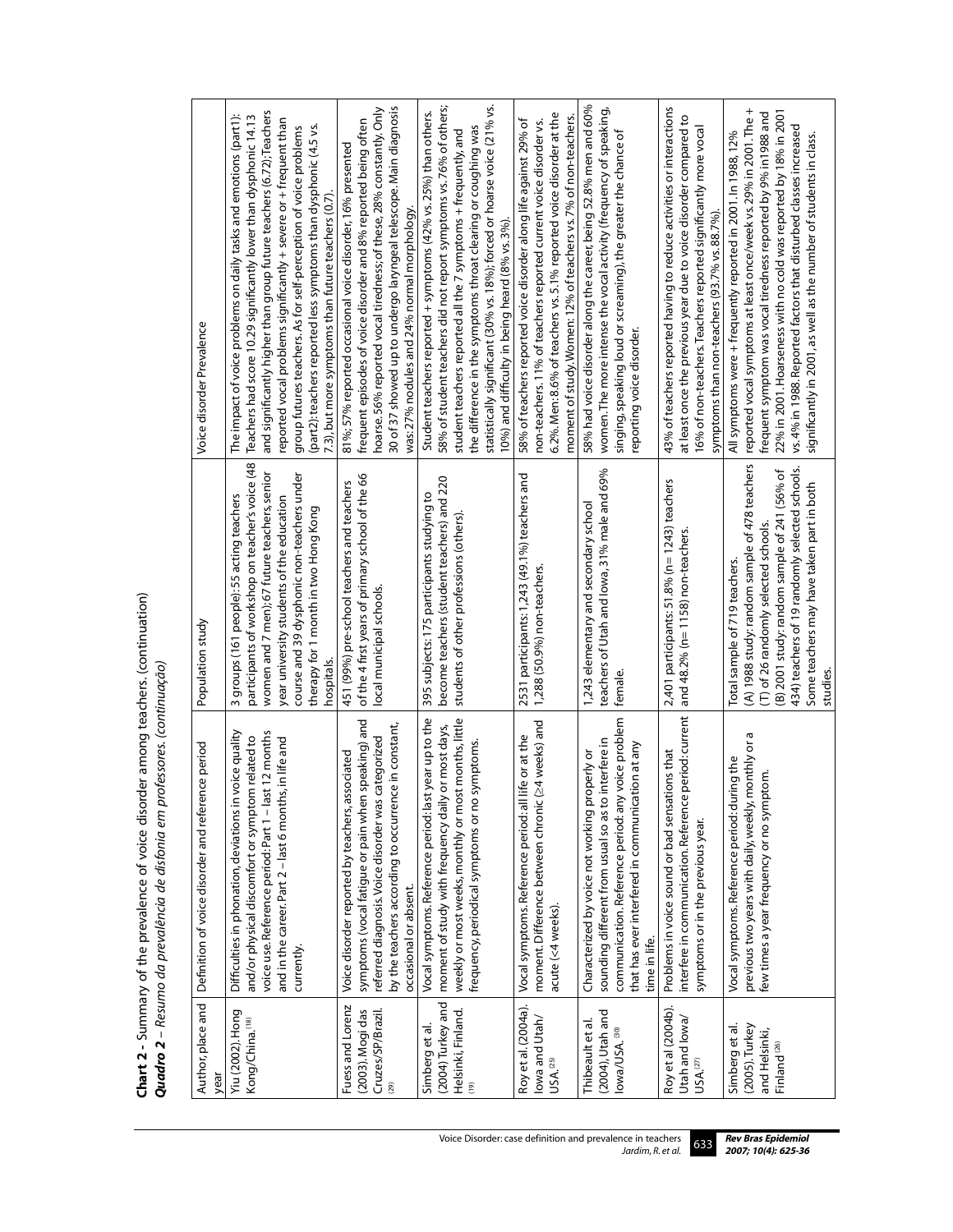throat, cough/clear throat and dry throat are the most frequent impairments; problems singing, inability to talk/be heard and difficulty to be understood were the most common disabilities; employment related difficulties, frustration, low socialization and loss of confidence were the most common handicaps. This example shows that, more than identifying and measuring the occurrence of voice disorders, it would be interesting to use the new WHO's International Functionality, Incapability and Health Classification<sup>36</sup>, which is even more comprehensive than the previous one, to estimate the whole impact of the disorder.

Gender was not mentioned by ten out of 15 studies<sup>17,18,21-29,33</sup>. However, voice disorders are not evenly distributed among men and women. They are more common among women $20,31$ . The higher frequency of voice disorders among women seems to be explained by the smaller size of their larynx and their lower vocal power. In the case of female teachers, they need to raise their voice intensity because their fundamental frequency is very close to the children's (sol 2 and re 3 versus si 2 and mi  $3$ <sup>37</sup>. Vilkman<sup>1</sup> also noticed that a male voice produces 50% less vibrations in total than a female voice. As a result of such differences, it is essential that the prevalence of voice disorders be presented separately for men and women.

In relation to sensitivity and specificity, it is interesting to note how different case definitions will impact on the prevalence of voice disorders. In the study in Porto Alegre, Brazil<sup>40</sup>, voice disorder is defined as 'the presence of vocal alterations acoustically perceptible by three speech doctors' and 'self-perception of vocal alterations or symptoms'. We regard the first case definition as more specific than sensitive, given speech doctors are well trained to detect people with no vocal alteration and are less likely to miss a real case. The second definition, on the other hand, is more sensitive than specific, because it is based solely on the individual's self-perception of vocal alteration. The use of these different definitions directly affected voice disorder prevalence, which was lower (46%) using 'acoustically perceptible voice disorder' and, much greater (80%), using frequent or occasional self-perceived vocal alteration.

#### **Conclusion**

Despite the complexity and inherent difficulties in defining voice problems, it is important to standardize case definitions of voice disorders that can be used in observational studies. This is an important step that will allow better understanding of the problem. Moreover, it will be possible to compare the results of studies from different populations and along time in the same population with greater certainty. Standardization of criteria for case definition is also essential to assess the impact of interventions aiming at preventing or reducing the occurrence or severity of voice disorder in risk groups.

## **References**

- 1. Vilkman E. Voice problems at work: a challenge for occupational safety and health arrangement. Folia Phoniat et Logop 2000;52:120-125.
- 2. Gonçalves GBB. Uso profissional da voz em sala de aula e organização do trabalho docente. Dissertação (dissertação de mestrado). Belo Horizonte: Faculdade de Educação da Universidade Federal de Minas Gerais; 2003.
- 3. Silvany-Neto AM, Araújo TM, Alves RL, Azi GR, Dutra FRD, Kavalkievicz C., Reis EJFB. Condições de trabalho e saúde de professores da rede particular de ensino de Salvador, Bahia. Revista Baiana de Saúde Pública. Jan./ dez. 2000; 24: n.1/2; 42-56.
- 4. Martins MIM, Taú MC, Unzueta VMP, Momensohn-Santos TM. A interferência do ruído no reconhecimento da fala: análise do ambiente e da voz do professor. XX Encontro da Sociedade Brasileira de Acústica – Sobrac, II Simpósio Brasileiro de Metrologia em Acústica e Vibrações – Sibrama: Rio de Janeiro. Out.2002. p. 21-24.
- 5. Melnyk P, Jamardo B, Cacace M, Pardo H, Pino AA, Tomasetti A Cortizas M.M.A, Hurtado DE, Braier MR, Verretilne G. Considerations about teachers´voice disorders. International Congress Series 1240. 2003: 1293- 6.

634 Rev Bras Epidemiol 2007; 10(4): 625-36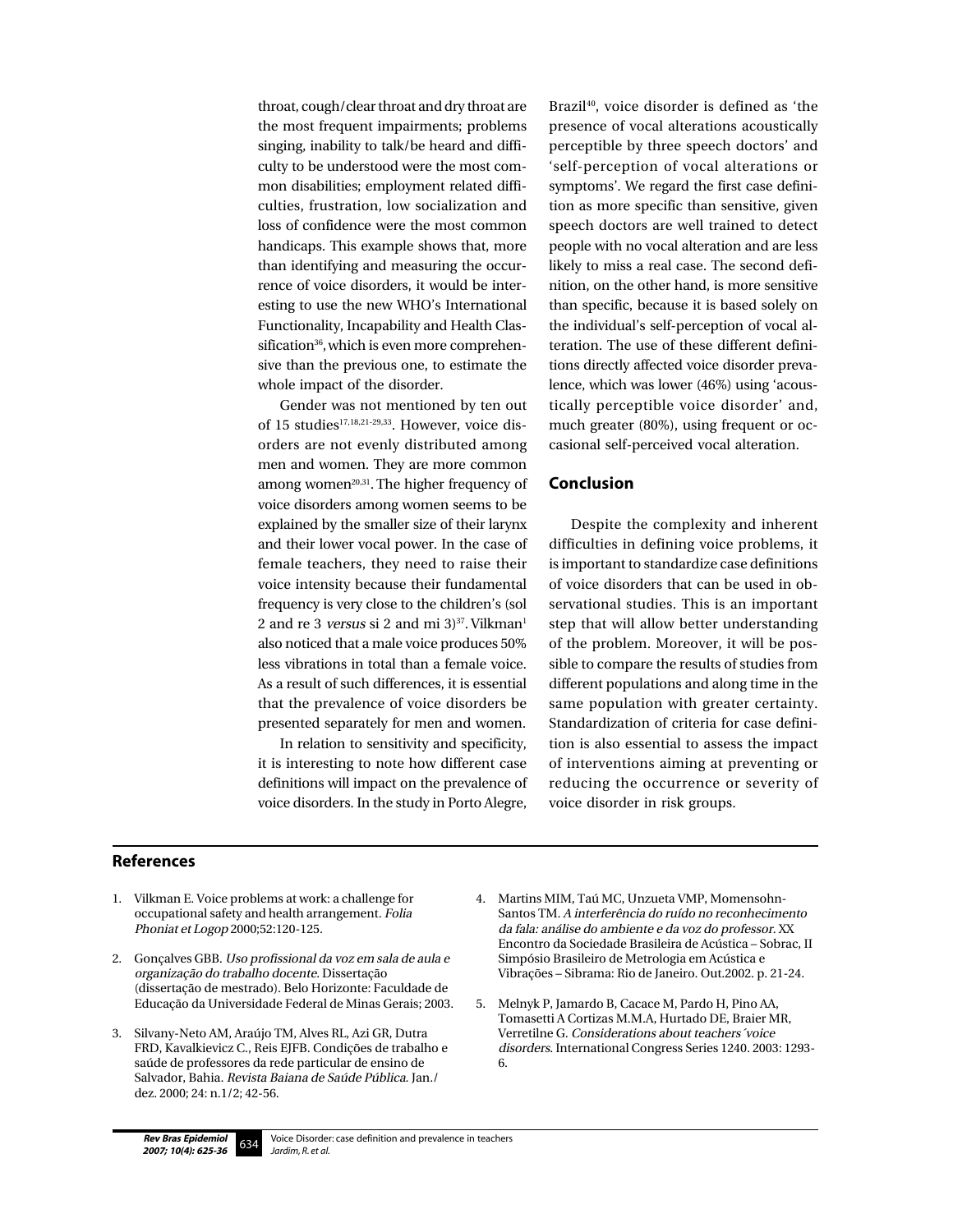- 6. Delcor NS, Araújo TM, Reis EJFB, Porto LA, Carvalho FM, Silva MO, Barbalho L, Andrade MA. Condições de trabalho e saúde dos professores da rede particular de ensino de Vitória da Conquista, Bahia, Brasil. Cad Saúde Pública 2004; 20(1):187-96.
- 7. Yiura LH, Miranda SM, Margall SAC. Comparação da produção gráfica de crianças a partir da emissão vocal de professores com e sem alterações de voz. In: Coleção Sociedade Brasileira de Fonoaudiologia. Atualização em Voz, Linguagem, Audição e Motricidade Oral. São Paulo: Frôntis Editorial; 1999: 95-110.
- 8. Rogerson J; Dodd B. Is there an effect of dysphonic teachers' voices on children's processing of spoken language? J Voice 2005; 19(1): 47-60.
- 9. Vilkman E. Ocupational safety and health aspects of voice and speech professions. Folia Phoniatrica et Logopaedica. 2004; 56:220-53.
- 10. Behlau M. Dragone MLS; Nagano L. A voz que ensina: o professor e a comunicação oral em sala de aula. Rio de Janeiro: Revinter; 2004.
- 11. Aronson, AE. Clinical voice disorders. 3 ed., INC. New York: Thieme Medical Publishers; 1990. p. 3-11.
- 12. Spiegel JR, Sataloff RT, Emerich KA. The young adult voice. J Voice 1997; 11(2):138-43.
- 13. Gordis, L. Epidemiology. 2ª ed. Filadélfia: W.B. Saunders Company; 2000.
- 14. Behlau M, Azevedo R, Pontes P. Conceito de Voz Normal e Classificação das Disfonias. In: Behlau M (ed.), Voz: O Livro do Especialista. 1ª ed., Rio de Janeiro: Revinter; 2001b.
- 15. The American Heritage® Stedman's Medical Dictionary. Retrieved July 04, 2007, from Dictionary.com website: http://dictionary.reference.com/browse/dysphonia.
- 16. Pinho SMP. Manual de higiene vocal para profissionais da voz. Revista Pró-Fono; 2003.
- 17. Smith E, Gray SD, Dove H, Kirchner L, Heras H. Frequency and effects of teachers voice problems. J Voice 1997; 11(1): 81-7.
- 18. Yiu EM. Impact and prevention of voice problems in the teaching profession: embracing the consumers' view. J Voice 2002; 16(2): 215-28.
- 19. Simberg S., Sala, E & Rönnemaa, A. A comparison of the prevalence of vocal symptoms among teacher students and other university students. J Voice 2004; 18(3): 363-8.
- 20. Smith E, Lemke J, Taylor M, Kircher HL, Hoffman H. Frequency of voice problems among teachers and other occupations. J Voice 1998(a); 12(4): 480-8.
- 21. Smith E, Kirchner LH, Taylor M, Hoffman H, Lemke JH. Voice problems among teachers: differences by gender and teaching characteristics. J Voice 1998(b);12(3): 328- 34.
- 22. Rouquayrol MZ. Epidemiologia & Saúde. Rio de Janeiro: Medsi: Editora Médica e Científica Ltda.; 1994.
- 23. Gordis, L. Epidemiology. 2ª ed. Filadélfia: W.B. Saunders Company 2000.
- 24. Pordeus AMJ, Palmeira CT, Pinto VCV. Inquérito de prevalência de problemas da voz em teachers da universidade de Fortaleza. Revista Pró-Fono 1996; 8(2): 25-30.
- 25. Roy N, Merril RM, Thibeault S, Parsa RA, Gray SD, Smith EM. Prevalence of voice disorders in teachers and the general population. J Speech, Language, and Hear Res 2004(a); 47: 281-93.
- 26. Simberg S, Sala E, Vehmas K, Laine A. Changes in the prevalence of vocal symptoms among teachers during a twelve-year period. J Voice 2005; 19(1): 95-102.
- 27. Roy N, Merril RM, Thibeault S, Gray SD, Smith EM. Voice disorders in teachers and the general population: effects on work performance, attendance, and future career choices. J Speech, Language, and Hear Res 2004(b); 47: 542-51.
- 28. Urrutikoetxea A, Ispizua A, Matellanes F. Pathologie vocale chez les professeurs: une étude vidéo-laryngostroboscopique de 1.046 professeurs. Rev Laryngol Oto Rhino. 1995; 116(4): 255-62.
- 29. Fuess VLR, Lorenz MC. Disfonia em professores do ensino municipal: prevalência e fatores de risco. Revista Brasileira de Otorrinolaringologia. São Paulo: 2003; 69: 807-12.
- 30. Thibeault SL, Merril RM, Roy N, Gray SD, Smith EM. Occupational risk factors associated with voice disorders among teachers. Ann Epidemiol 2004; 14: 786-92.
- 31. Russell A, Oates J, Greenwood K M. Prevalence of voice problems in teachers. J Voice Philadelphia 1998; 12(4): 467-79.
- 32. Bacha SMC, Camargo AFFP, Brasil MLR et al. Incidência de disfonia em professores de pré-escola do ensino regular da rede particular de Campo Grande/MS. Carapicuíba: Revista Pró-Fono. 1999; 11(2): 8-14.
- 33. Sala E, Laine A, Simberg S, Pentti J, Suonpää J. The prevalence of voice disorders among day care center teachers compared with nurses: a questionnaire and clinical study. J Voice 2001;15(3): 413-23.
- 34. Scott S, Robinson K, Wilson JA, Mackenzie K. Patientreported problems associated with voice disorder. Clin Otolaryngology 1997; 22: 37-40.
- 35. Organização Mundial da Saúde (OMS). Classificação internacional de doenças. São Paulo: Centro da OMS para Classificação de Doenças em Português; revisão 1975.
- 36. Organização Mundial da Saúde. Classificação internacional de funcionalidade, incapacidade e saúde. São Paulo: Editora da Universidade de São Paulo; 2003.